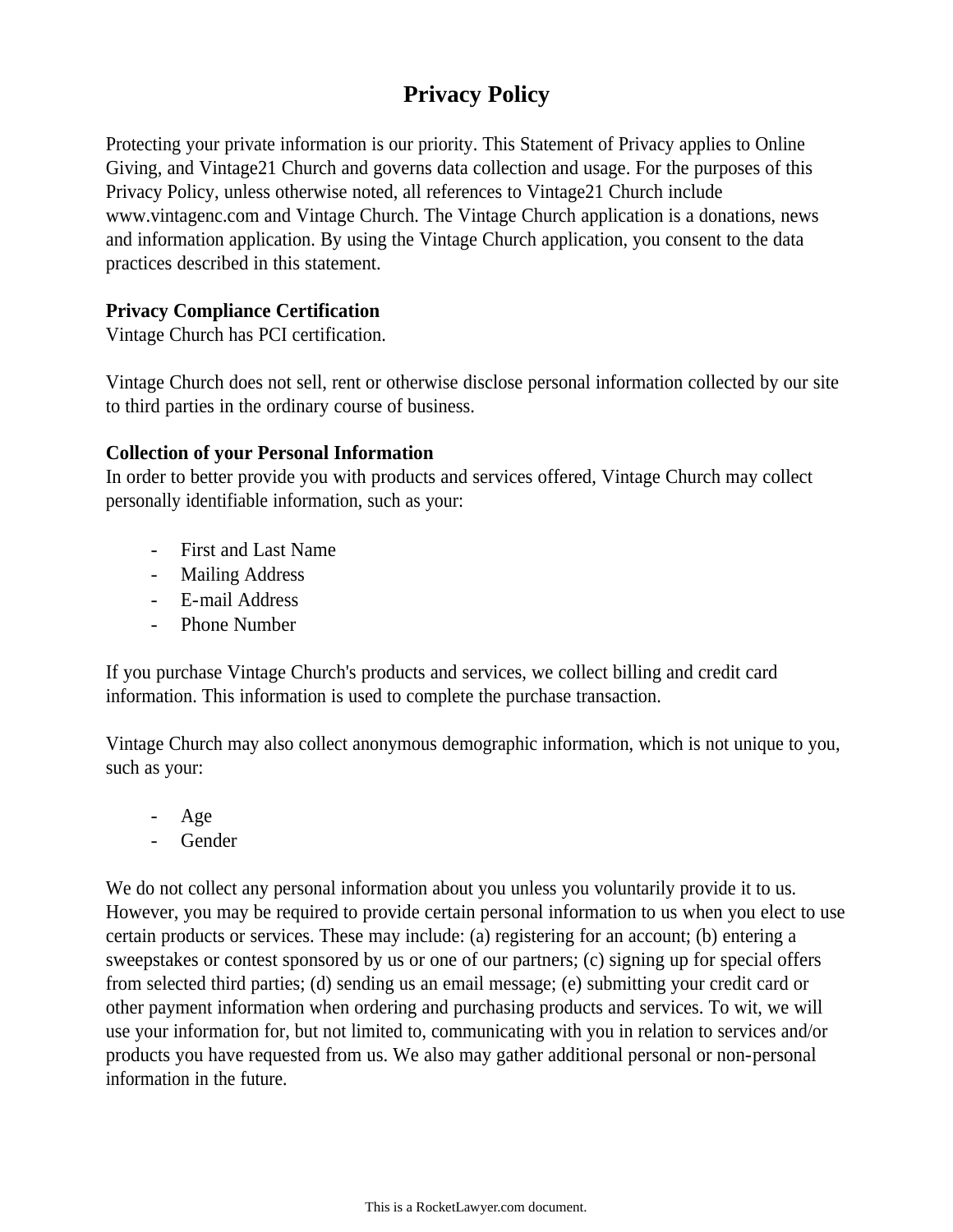### **Use of your Personal Information**

Vintage Church collects and uses your personal information to operate and deliver the services you have requested.

Vintage Church may also use your personally identifiable information to inform you of other products or services available from Vintage Church and its affiliates.

### **Sharing Information with Third Parties**

Vintage Church does not sell, rent or lease its customer lists to third parties.

Vintage Church may share data with trusted partners to help perform statistical analysis, send you email or postal mail, provide customer support, or arrange for deliveries. All such third parties are prohibited from using your personal information except to provide these services to Vintage Church, and they are required to maintain the confidentiality of your information.

Vintage Church may disclose your personal information, without notice, if required to do so by law or in the good faith belief that such action is necessary to: (a) conform to the edicts of the law or comply with legal process served on Vintage Church or the site; (b) protect and defend the rights or property of Vintage Church; and/or (c) act under exigent circumstances to protect the personal safety of users of Vintage Church, or the public.

## **Right to Deletion**

Subject to certain exceptions set out below, on receipt of a verifiable request from you, we will:

- Delete your personal information from our records; and
- Direct any service providers to delete your personal information from their records.

Please note that we may not be able to comply with requests to delete your personal information if it is necessary to:

- Complete the transaction for which the personal information was collected, fulfill the terms of a written warranty or product recall conducted in accordance with federal law, provide a good or service requested by you, or reasonably anticipated within the context of our ongoing business relationship with you, or otherwise perform a contract between you and us;
- Detect security incidents, protect against malicious, deceptive, fraudulent, or illegal activity; or prosecute those responsible for that activity;
- Debug to identify and repair errors that impair existing intended functionality;
- Exercise free speech, ensure the right of another consumer to exercise his or her right of free speech, or exercise another right provided for by law;
- Comply with the California Electronic Communications Privacy Act;
- Engage in public or peer-reviewed scientific, historical, or statistical research in the public interest that adheres to all other applicable ethics and privacy laws, when our deletion of the information is likely to render impossible or seriously impair the achievement of such research, provided we have obtained your informed consent;
- Enable solely internal uses that are reasonably aligned with your expectations based on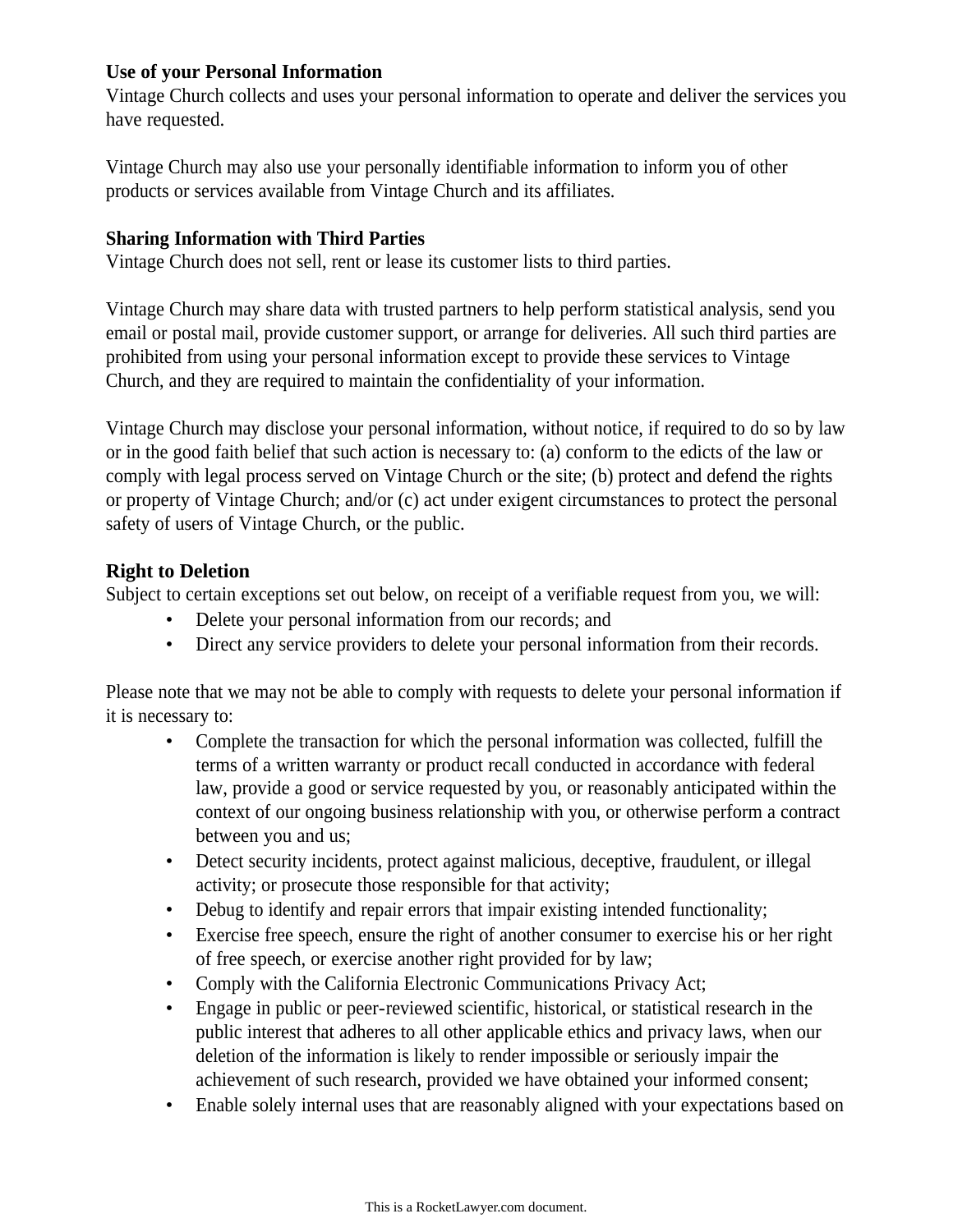your relationship with us;

- Comply with an existing legal obligation; or
- Otherwise use your personal information, internally, in a lawful manner that is compatible with the context in which you provided the information.

### **Children Under Thirteen**

Vintage Church collects personally identifiable information from children under the age of thirteen. Vintage Church collects this information for the following reason(s): Family, Kids and Student ministry.

If you are under the age of thirteen, you must ask your parent or guardian for permission to use this application. If you are a parent and you have questions regarding our data collection practices, please contact us using the information provided at the end of this Statement of Privacy.

### **Disconnecting your Vintage Church Account from Third Party Websites**

You will be able to connect your Vintage Church account to third party accounts. BY CONNECTING YOUR VINTAGE CHURCH ACCOUNT TO YOUR THIRD PARTY ACCOUNT, YOU ACKNOWLEDGE AND AGREE THAT YOU ARE CONSENTING TO THE CONTINUOUS RELEASE OF INFORMATION ABOUT YOU TO OTHERS (IN ACCORDANCE WITH YOUR PRIVACY SETTINGS ON THOSE THIRD PARTY SITES). IF YOU DO NOT WANT INFORMATION ABOUT YOU, INCLUDING PERSONALLY IDENTIFYING INFORMATION, TO BE SHARED IN THIS MANNER, DO NOT USE THIS FEATURE. You may disconnect your account from a third party account at any time. Users may disconnect access to their accounts by visiting their 'My Account' page. Users can also contact Vintage Church via email or telephone so we can disconnect your account.

## **E-mail Communications**

From time to time, Vintage Church may contact you via email for the purpose of providing announcements, promotional offers, alerts, confirmations, surveys, and/or other general communication.

If you would like to stop receiving marketing or promotional communications via email from Vintage Church, you may opt out of such communications by clicking on the unsubscribe button that is located on the bottom of Vintage Church emails..

## **Changes to this Statement**

Vintage Church reserves the right to change this Privacy Policy from time to time. We will notify you about significant changes in the way we treat personal information by sending a notice to the primary email address specified in your account, by placing a prominent notice on our application, and/or by updating any privacy information. Your continued use of the application and/or Services available after such modifications will constitute your: (a) acknowledgment of the modified Privacy Policy; and (b) agreement to abide and be bound by that Policy.

## **Contact Information**

Vintage Church welcomes your questions or comments regarding this Statement of Privacy. If you